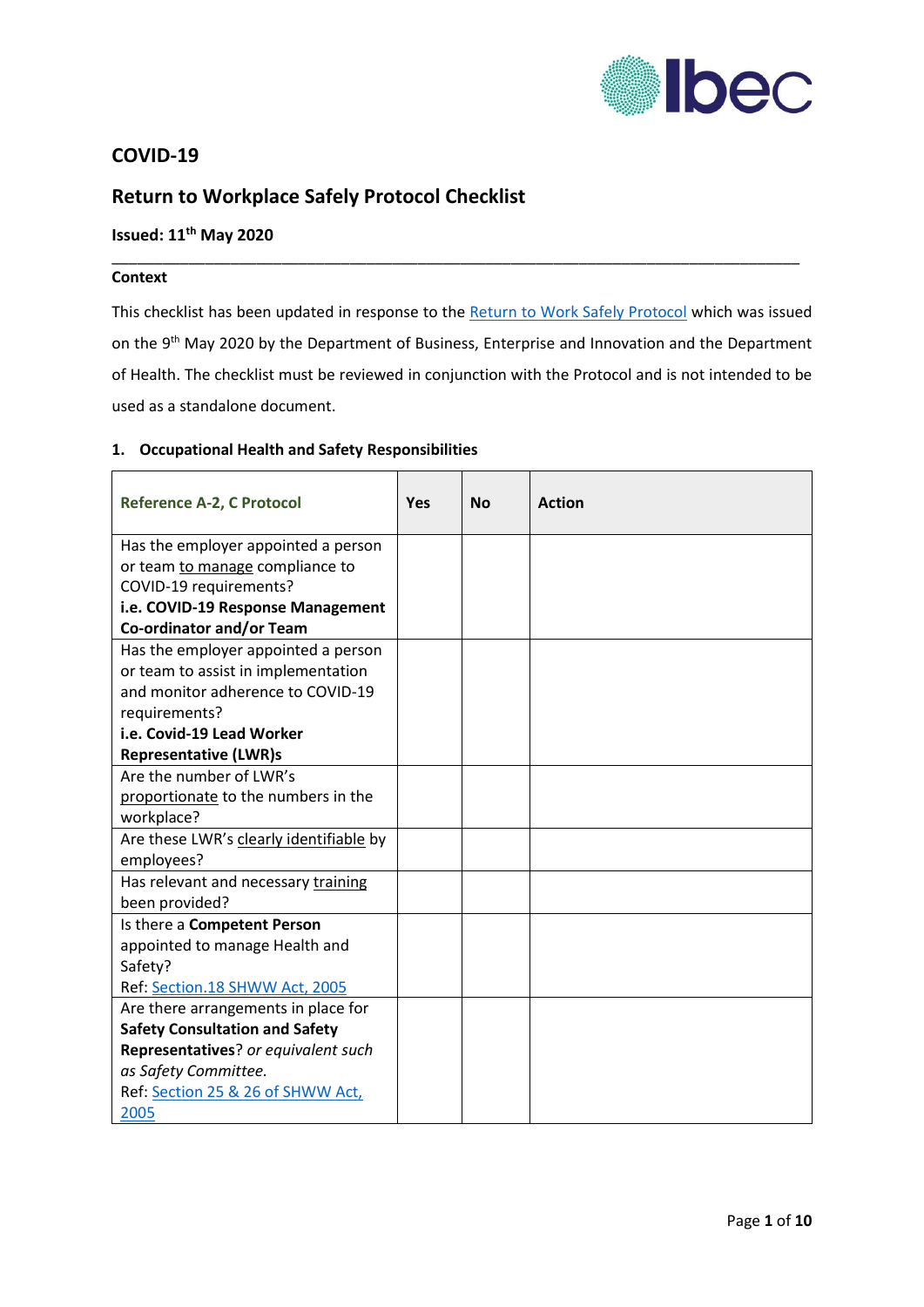

## **2. OHS Management System/Documentation**

| <b>Reference Protocol E 1-4</b>       | Yes | <b>No</b> | <b>Action</b> |
|---------------------------------------|-----|-----------|---------------|
| Is there a Business COVID-19          |     |           |               |
| Response Plan in place?               |     |           |               |
| Is there an up to date Safety         |     |           |               |
| Statement in place reflecting the     |     |           |               |
| changes made by COVID-19?             |     |           |               |
| Have Risk Assessments been created    |     |           |               |
| and updated in response to hazards    |     |           |               |
| associated with COVID-19?             |     |           |               |
| Do controls reflect the Hierarchy of  |     |           |               |
| Controls?                             |     |           |               |
| Have individual risk assessments &    |     |           |               |
| medical assessments been conducted    |     |           |               |
| for employees in a higher risk        |     |           |               |
| category.                             |     |           |               |
| Have relevant business                |     |           |               |
| (HR/OHS/GDPR) policies such as        |     |           |               |
| absence, sick leave etc been reviewed |     |           |               |
| and updated to reflect COVID-19       |     |           |               |
| requirements?                         |     |           |               |

#### **3. Physical Distancing**

| <b>Reference Protocol 4c for full listing</b> | Yes | Nο | <b>Action</b> |
|-----------------------------------------------|-----|----|---------------|
| Can capacity in the building be               |     |    |               |
| reduced? Remote working is the                |     |    |               |
| preferred control where possible.             |     |    |               |
| Are Workstations/Office spaces/Desks          |     |    |               |
| compliant with the 2 metres distance?         |     |    |               |
| When not reasonably practicable a             |     |    |               |
| minimum of 1 metre is permitted.              |     |    |               |
| Are Physical Screens or Guarding              |     |    |               |
| required?                                     |     |    |               |
| Can workstations be redesigned or             |     |    |               |
| reconfigured?                                 |     |    |               |
| Are controls in place in the canteen?         |     |    |               |
| e.g. supervision, staggering use,             |     |    |               |
| extend times, removing chairs/tables,         |     |    |               |
| queue systems etc                             |     |    |               |
| Can payment systems in canteens or            |     |    |               |
| food and drink dispensers receive             |     |    |               |
| contactless payments?                         |     |    |               |
|                                               |     |    |               |
|                                               |     |    |               |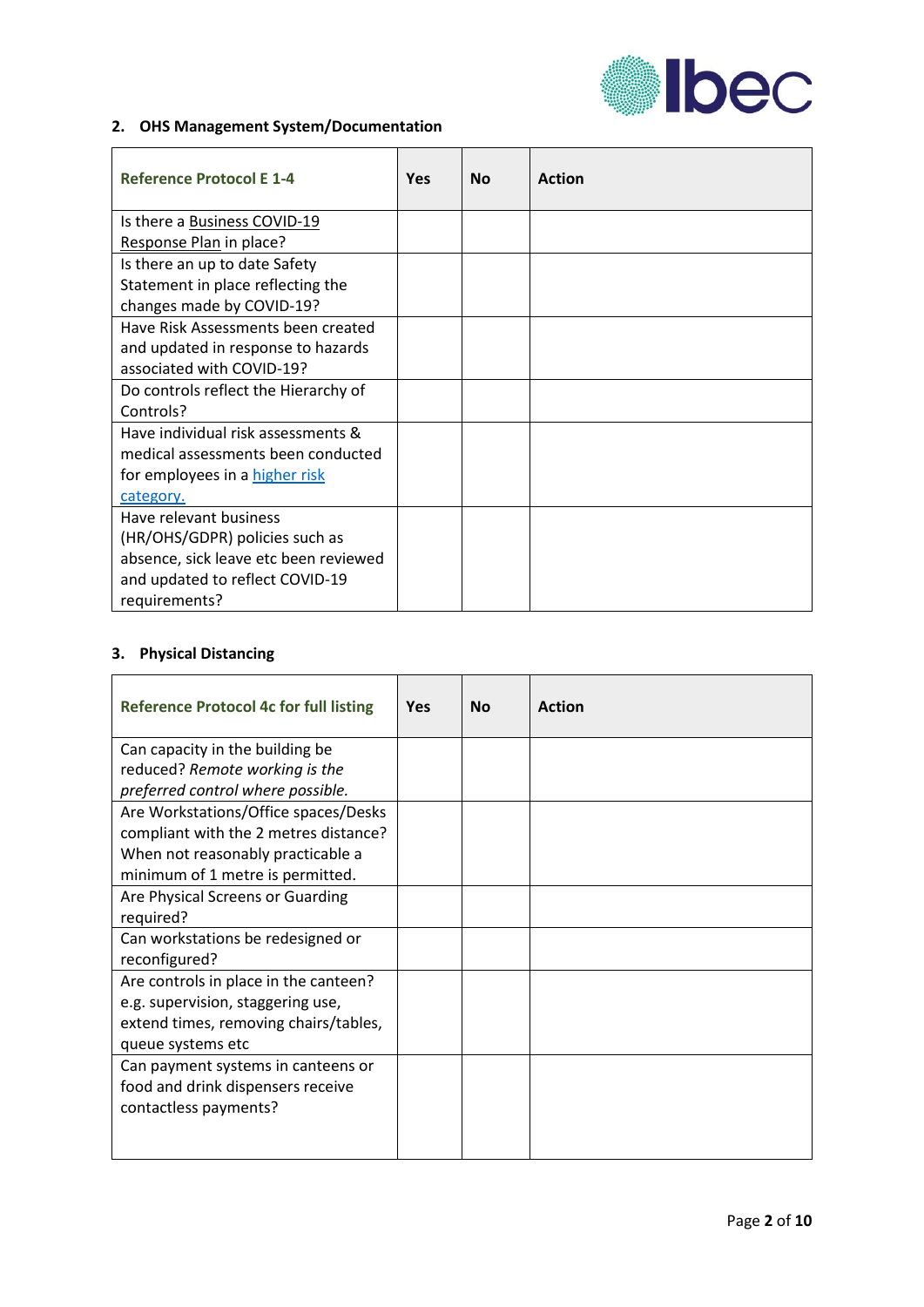

| Can employees be organised into            |  |  |
|--------------------------------------------|--|--|
| teams who consistently work and take       |  |  |
| breaks together?                           |  |  |
| When catering is provided, can food        |  |  |
| options be pre-packed, menu options        |  |  |
| reduced?                                   |  |  |
| Are lifts being controlled? Encourage      |  |  |
| stair use?                                 |  |  |
| Are water dispensers controlled?           |  |  |
| Consider dispensing, no personal           |  |  |
| drinking containers to be used when        |  |  |
| contact required.                          |  |  |
| Are controls in place to reduce            |  |  |
| capacity in meeting rooms? e.g. signs      |  |  |
| posting maximum capacity, remove           |  |  |
| chairs etc. Can the meeting be held        |  |  |
| virtually?                                 |  |  |
| Have access controls been considered       |  |  |
| for the Reception Area? e.g. To            |  |  |
| manage numbers, monitor entry etc          |  |  |
| Can close contact with Reception staff     |  |  |
| be eliminated or reduced? e.g.             |  |  |
| screens, marked out waiting area.          |  |  |
| Is there appropriate HSE Covid-19          |  |  |
| Social Distancing signage in place?        |  |  |
| For employees using public transport-      |  |  |
| are flexible working times being           |  |  |
| considered/offered?                        |  |  |
| Access into and leaving the building:      |  |  |
| Can distancing be implemented for          |  |  |
| both staff and visitors arriving at        |  |  |
| similar/same times?                        |  |  |
| Visitor/Customer self-declaration          |  |  |
| form? Is it held in line with GDPR         |  |  |
| requirements?                              |  |  |
| Are control measures applied in locker     |  |  |
| room/showers/other welfare                 |  |  |
| facilities?                                |  |  |
|                                            |  |  |
| Is a no handshaking policy<br>implemented? |  |  |
| <b>Customer Facing Roles-</b>              |  |  |
| <b>Reference Protocol E6</b>               |  |  |
|                                            |  |  |
| Has interaction between employees          |  |  |
| and customers been eliminated or           |  |  |
| significantly reduced?                     |  |  |
| Have appropriate handwashing and           |  |  |
| sanitisation arrangements been             |  |  |
| provided?                                  |  |  |
|                                            |  |  |
|                                            |  |  |
|                                            |  |  |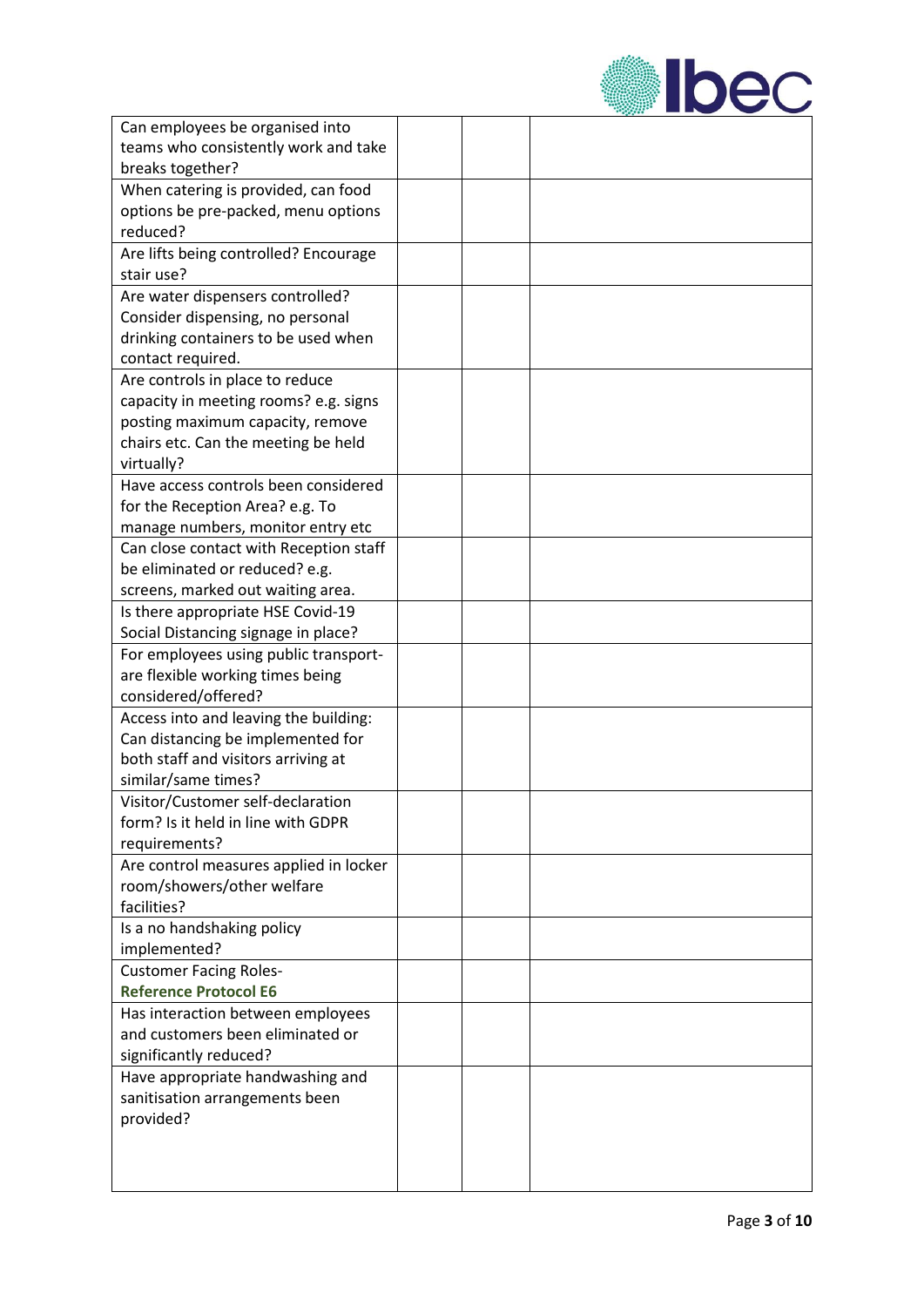

|                                                                          | Yes | No | <b>Action</b> |
|--------------------------------------------------------------------------|-----|----|---------------|
| Have physical barriers been erected<br>where possible?                   |     |    |               |
| Is there appropriate advice/signage in<br>place throughout the premises? |     |    |               |

## 4. **Cleaning**

| <b>Reference Protocol 4C</b>                                                                                  | <b>Yes</b> | <b>No</b> | <b>Action</b> |
|---------------------------------------------------------------------------------------------------------------|------------|-----------|---------------|
| Are existing cleaning arrangements fit<br>for purpose?                                                        |            |           |               |
| Have high contact points been                                                                                 |            |           |               |
| identified for more frequent cleaning?                                                                        |            |           |               |
| Are cleaning materials appropriate for<br>use? Are new materials added to the<br>chemical list?               |            |           |               |
| Are Hand Sanitisers provided at<br>appropriate locations? Are touchless<br>options available?                 |            |           |               |
| Is there a clean desk policy in place?<br>If not-this must be considered.                                     |            |           |               |
| Are local desk and IT equipment<br>cleaning materials available? (e.g.<br>phones, keyboard, desk)             |            |           |               |
| Have cleaners been re-inducted<br>and/or re-trained?                                                          |            |           |               |
| Has appropriate PPE been provided to<br>cleaners?                                                             |            |           |               |
| Is there adequate supervision of<br>cleaning arrangements?                                                    |            |           |               |
| Is there appropriate HSE Covid-19<br>signage in place?                                                        |            |           |               |
| Should soft furnishings in common<br>areas be removed? (e.g. cushions)                                        |            |           |               |
| Are adequate bins and wipes provided<br>for office staff to clean desks and<br>dispose of rubbish / tissues?  |            |           |               |
| Should other items at contact points<br>be removed? (e.g. ornaments)                                          |            |           |               |
| Can touchless technology be<br>introduced at contact points such as<br>entry points?                          |            |           |               |
| Where customer facing roles- does<br>the cleaning protocol reflect the<br>visible cleaning of contact points? |            |           |               |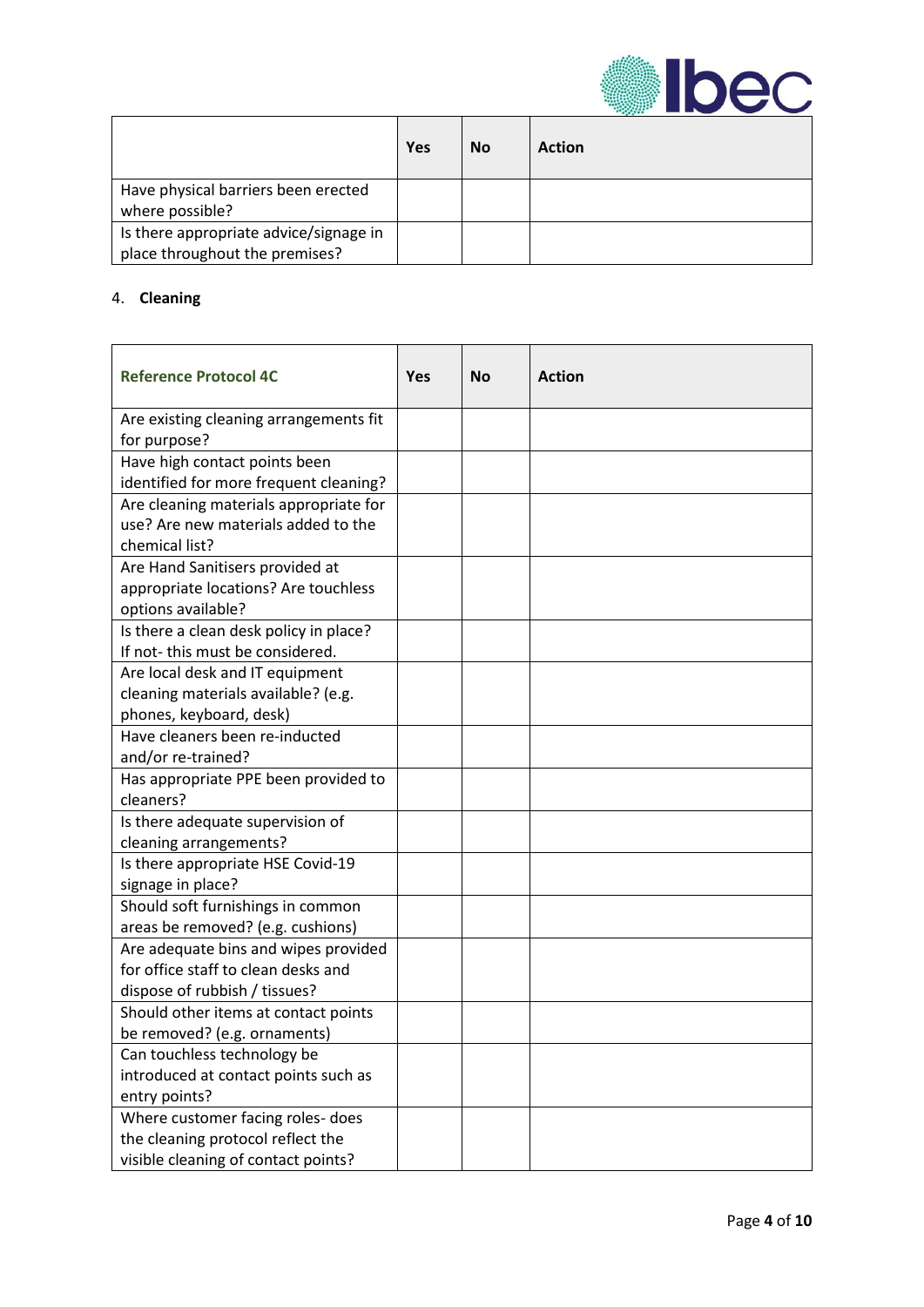

## **5. Building Management Systems**

| Reference Protocol 7 d & e                | <b>Yes</b> | <b>No</b> | <b>Action</b> |
|-------------------------------------------|------------|-----------|---------------|
| Is the Planned Preventative               |            |           |               |
| Maintenance (PPM) Schedule up to<br>date? |            |           |               |
| Are Life Safety Systems tested and in     |            |           |               |
| operational order? (e.g. fire alarm       |            |           |               |
| systems)                                  |            |           |               |
| Have Heating Ventilation Air              |            |           |               |
| Conditioning (HVAC) systems been          |            |           |               |
| inspected? Filters changed? Are           |            |           |               |
| upgrades required- refer to CIBSE         |            |           |               |
| requirements.                             |            |           |               |
| Are water systems flushed and             |            |           |               |
| sterilised?                               |            |           |               |
| Can additional bicycle storage facilities |            |           |               |
| be provided?                              |            |           |               |
| Can additional car parking be offered?    |            |           |               |

# **6. Managing Third Parties: Contractors, Visitors, Customers**

| <b>Reference Protocol C, 4C</b>           | <b>Yes</b> | <b>No</b> | <b>Action</b> |
|-------------------------------------------|------------|-----------|---------------|
| Is the Contractor Management              |            |           |               |
| procedure fit for purpose? e.g.           |            |           |               |
| consider how contractors will adhere      |            |           |               |
| to new site/building requirements.        |            |           |               |
| Is there a system for recording visits to |            |           |               |
| the site?                                 |            |           |               |
| Have actions been considered when         |            |           |               |
| contract or contingency staff become      |            |           |               |
| unwell/symptomatic/identified as a        |            |           |               |
| close contact?                            |            |           |               |
| Have third party notices been             |            |           |               |
| considered? e.g. to cover visitors,       |            |           |               |
| delivery management, couriers, mail       |            |           |               |
| providers, customers etc                  |            |           |               |
| Are suitable Hand Washing facilities      |            |           |               |
| and/or sanitisers available?              |            |           |               |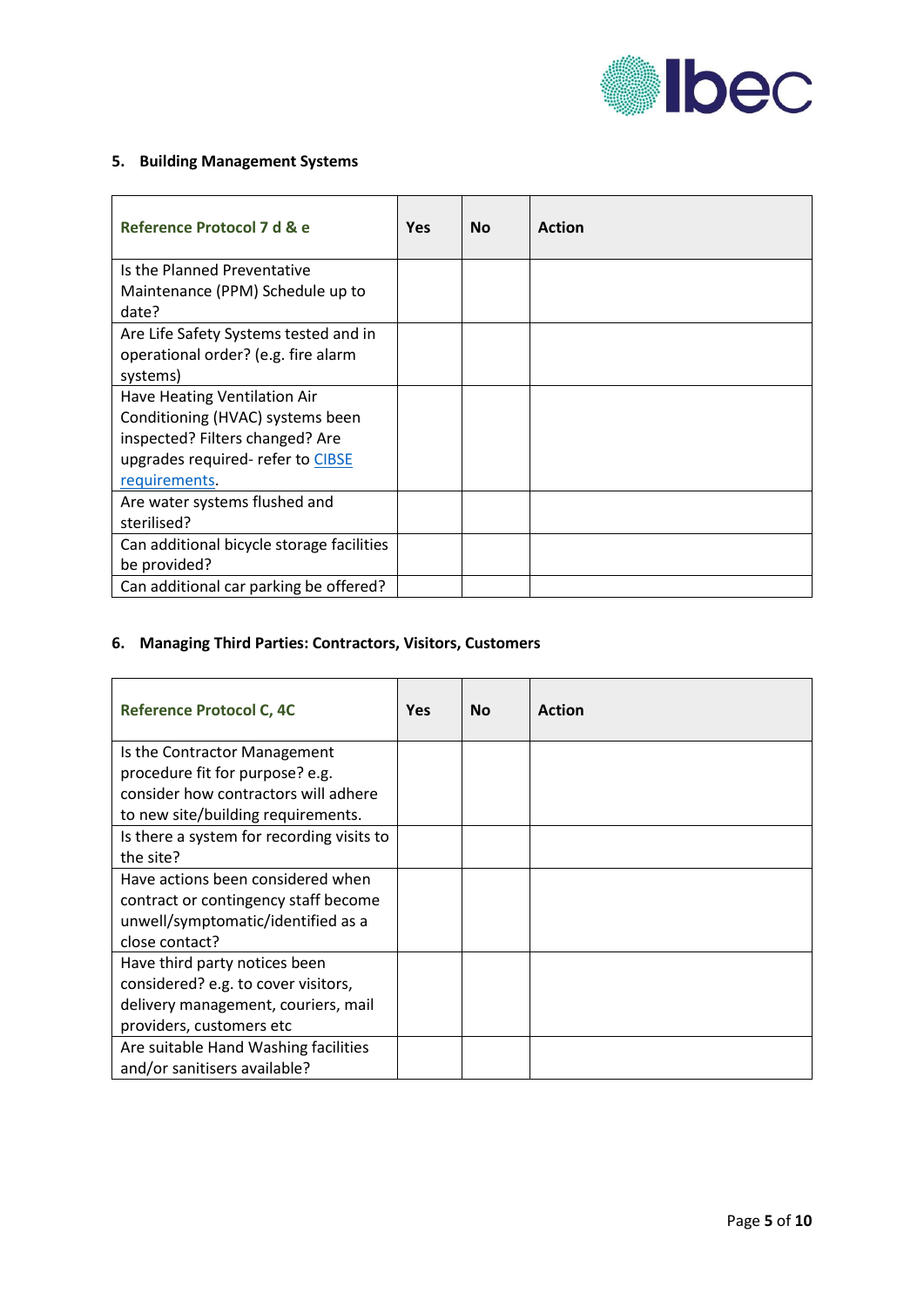

## **7. Emergency Response**

| <b>Reference Protocol 7b</b>                                               | <b>Yes</b> | <b>No</b> | <b>Action</b> |
|----------------------------------------------------------------------------|------------|-----------|---------------|
| Fire Procedures- are changes required<br>to reflect new staff numbers, new |            |           |               |
| layout etc?                                                                |            |           |               |
| Occupational First Aid: Are changes                                        |            |           |               |
| required to ensure adequate                                                |            |           |               |
| coverage?                                                                  |            |           |               |
| Are First Aiders aware/briefed on new                                      |            |           |               |
| COVID-19 requirements?                                                     |            |           |               |
| Is PPE available to First Aiders? Note:                                    |            |           |               |
| PHECC protocol.                                                            |            |           |               |
| Can employees who become                                                   |            |           |               |
| symptomatic in work be isolated in an                                      |            |           |               |
| appropriate room that is used for this                                     |            |           |               |
| purpose only?                                                              |            |           |               |
| Are training certifications still valid for                                |            |           |               |
| <b>Emergency Response Team members?</b>                                    |            |           |               |

### **8. Remote Working**

| <b>Reference Protocol 4C</b>          | Yes | <b>No</b> | <b>Action</b> |
|---------------------------------------|-----|-----------|---------------|
| Is there a Remote Work Policy in      |     |           |               |
| place?                                |     |           |               |
| Has the Insurance Company been        |     |           |               |
| notified of remote work               |     |           |               |
| arrangements?                         |     |           |               |
| Have medically vulnerable employees   |     |           |               |
| been prioritised for remote working?  |     |           |               |
| Have individual Risk/Ergonomic        |     |           |               |
| Assessments been conducted?           |     |           |               |
| Has training been provided?           |     |           |               |
| Has appropriate IT and other          |     |           |               |
| equipment been provided?              |     |           |               |
| If ergonomic concerns are identified- |     |           |               |
| does the employee know who to         |     |           |               |
| report them to?                       |     |           |               |
| Are communication channels between    |     |           |               |
| employer and employees defined?       |     |           |               |
| Are working time controls in place?   |     |           |               |
| Are GDPR controls in place?           |     |           |               |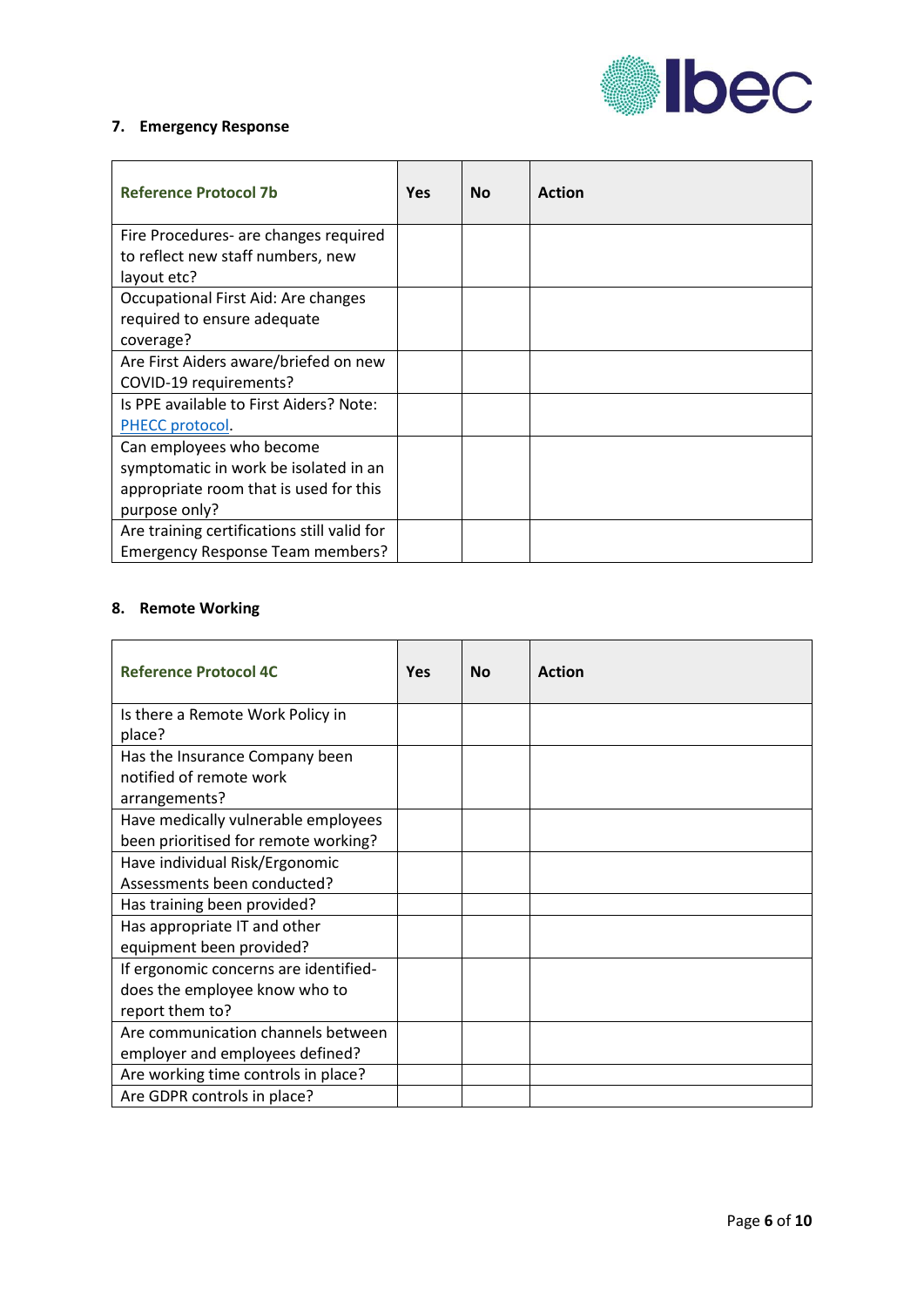

## **9. COVID-19 Case Management**

| <b>Reference E-4 Protocol</b>                                         | <b>Yes</b> | <b>No</b> | <b>Action</b> |
|-----------------------------------------------------------------------|------------|-----------|---------------|
| Is there a COVID-19 illness policy in                                 |            |           |               |
| place? (This may form part of the<br>COVID-19 Response Plan)          |            |           |               |
| Is the Pre-Return to Work form in                                     |            |           |               |
| place?                                                                |            |           |               |
| Who is responsible for managing                                       |            |           |               |
| (issuing, reviewing, archiving) the                                   |            |           |               |
| form?                                                                 |            |           |               |
| Do all employees know what the                                        |            |           |               |
| notification process is and the<br>consequences if they do not follow |            |           |               |
| the policy notification procedures?                                   |            |           |               |
| Does the absence/sick leave                                           |            |           |               |
| policy/procedure need to be                                           |            |           |               |
| reviewed?                                                             |            |           |               |
| Is the responsibility for tracking                                    |            |           |               |
| absence assigned?                                                     |            |           |               |
| Is the responsibility for approving                                   |            |           |               |
| return to work assigned?                                              |            |           |               |
| Is the responsibility for conducting                                  |            |           |               |
| contact logging assigned?<br>Are employees aware of the purpose       |            |           |               |
| of the contact log?                                                   |            |           |               |
| Is the responsibility for liaising with                               |            |           |               |
| the HSE assigned?                                                     |            |           |               |
| Is the responsibility for dissemination                               |            |           |               |
| of HSE COVID-19 info assigned?                                        |            |           |               |
| Are employees aware of their                                          |            |           |               |
| responsibilities with regard to self-                                 |            |           |               |
| isolation?<br>Is there a contract in place with an                    |            |           |               |
| Occupational Health Service or                                        |            |           |               |
| general medical provider?                                             |            |           |               |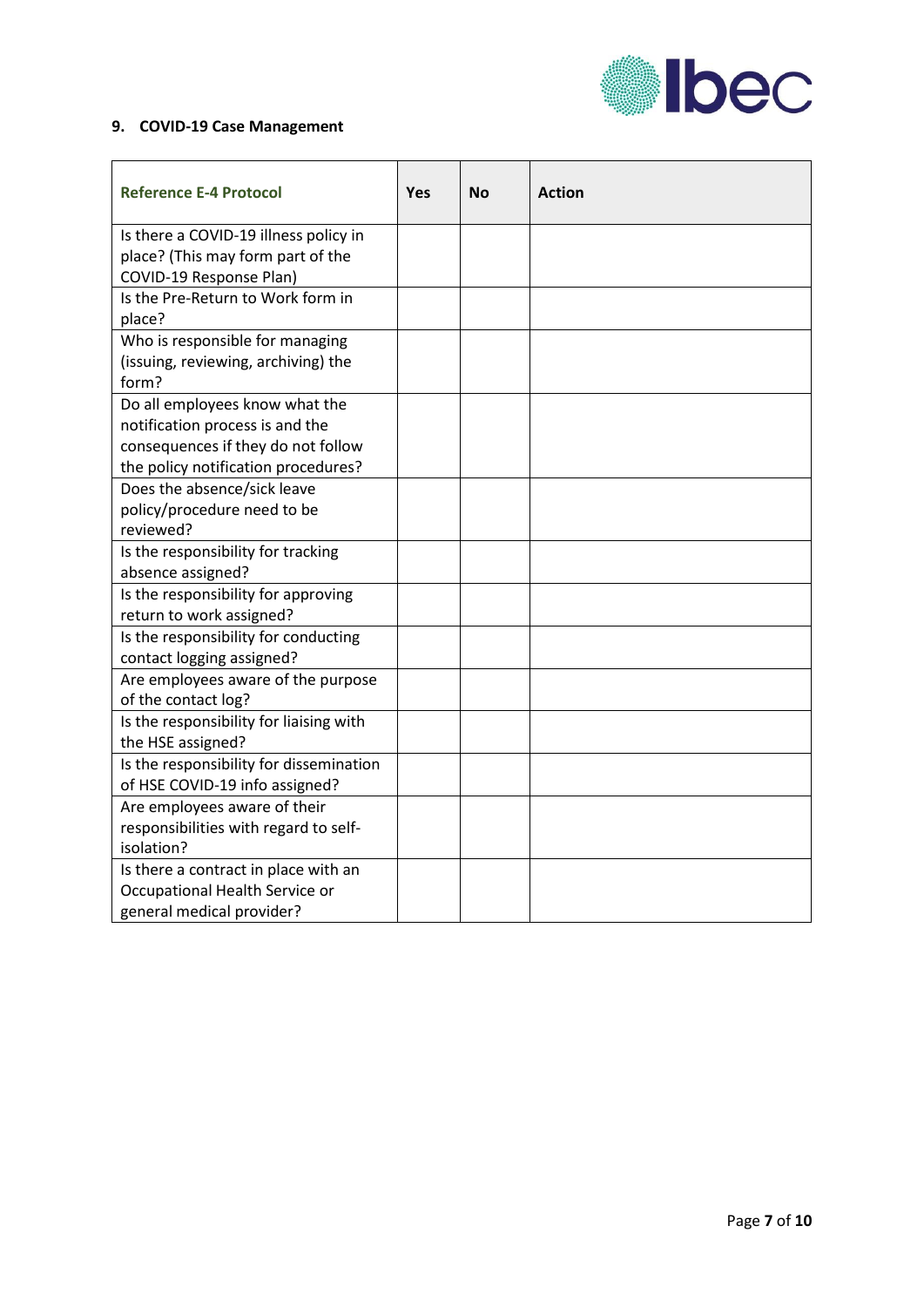

#### **10. Managing Mental Health and Wellbeing**

| <b>Reference Protocol 7c</b>              | <b>Yes</b> | <b>No</b> | <b>Action</b> |
|-------------------------------------------|------------|-----------|---------------|
| Are there supports in place for           |            |           |               |
| employees who are experiencing            |            |           |               |
| existing or new Mental Health issues      |            |           |               |
| such as anxiety?                          |            |           |               |
| Have the employees been                   |            |           |               |
| informed/reminded of these                |            |           |               |
| supports?                                 |            |           |               |
| Do existing procedures need to be         |            |           |               |
| reviewed and updated?                     |            |           |               |
| Is there an Employee Assistance           |            |           |               |
| Programme (EAP) in place?                 |            |           |               |
| Have the supports already available       |            |           |               |
| from the HSA been considered?             |            |           |               |
| <b>Workplace Stress and WorkPositive.</b> |            |           |               |

### **11. Training**

| <b>Reference Protocol:</b>                                                               | <b>Yes</b> | <b>No</b> | <b>Action</b> |
|------------------------------------------------------------------------------------------|------------|-----------|---------------|
| Has a reinduction/induction training<br>been created?                                    |            |           |               |
| Who is responsible for delivering this<br>training?                                      |            |           |               |
| Are employees aware of their<br>responsibilities in attending training?                  |            |           |               |
| Are existing training delivery systems<br>(including online systems) fit for<br>purpose? |            |           |               |
| Is existing training content fit for<br>purpose?                                         |            |           |               |

The full range of Ibec Remote Working resources and associated links are available here: <https://www.ibec.ie/employer-hub/covid-19/remote-working-during-covid-19-outbreak>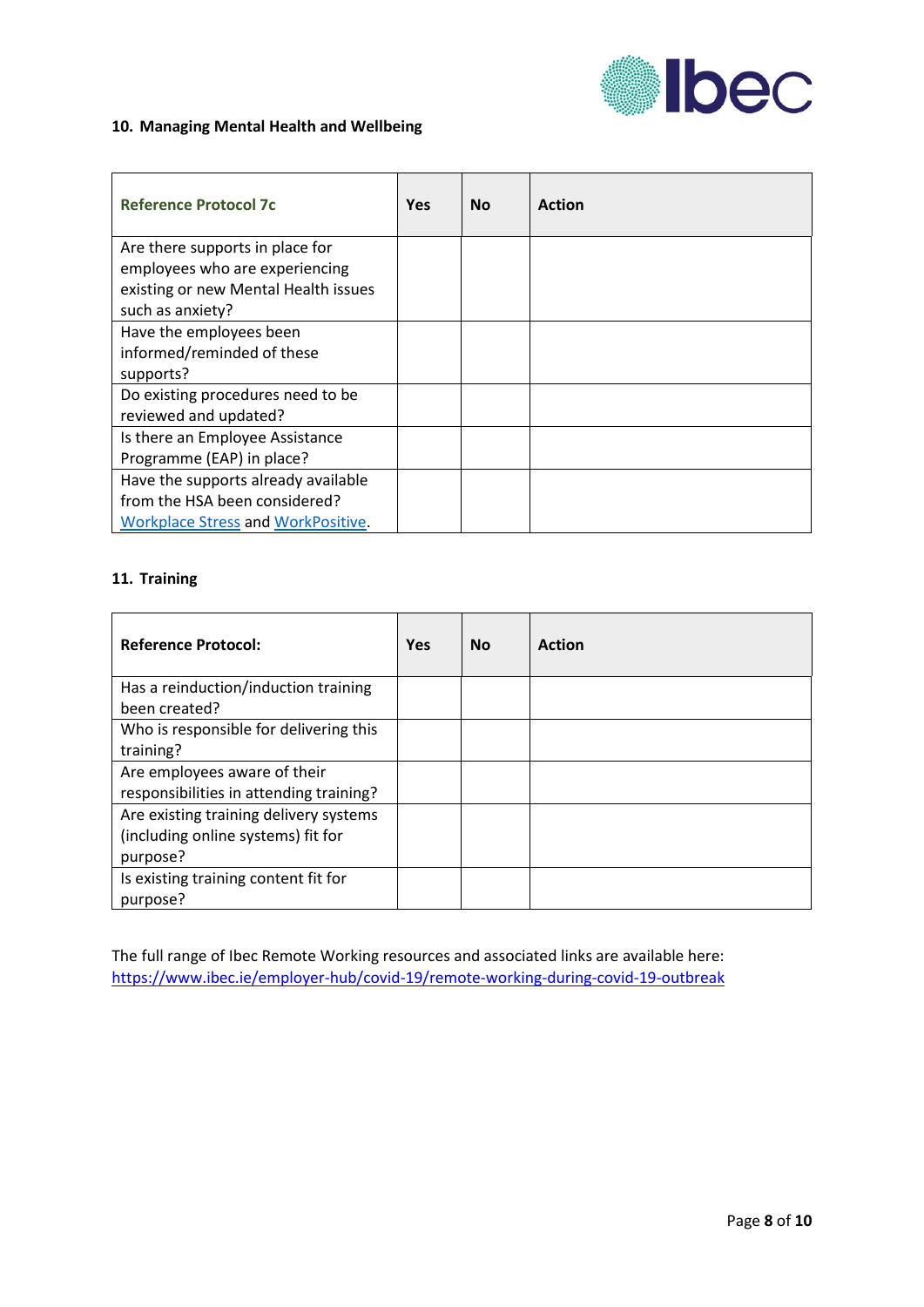

### **12. Business Travel**

| <b>Reference Protocol 4C</b>                                                                                                                       | <b>Yes</b> | <b>No</b> | <b>Action</b> |
|----------------------------------------------------------------------------------------------------------------------------------------------------|------------|-----------|---------------|
| Has the Travel Policy been updated to<br>reflect COVID-19 travel restrictions?                                                                     |            |           |               |
| Have the employees been notified of<br>these changes?                                                                                              |            |           |               |
| Has the Driver Safety Policy been<br>updated to reflect COVID-19?                                                                                  |            |           |               |
| Have car sharing practices been<br>updated to reflect the risk?                                                                                    |            |           |               |
| Have hand sanitisers and cleaning<br>equipment been provided?                                                                                      |            |           |               |
| Are suitable remote meeting systems<br>in place to avoid travel readily<br>available to all employees?                                             |            |           |               |
| Have those who share a company car<br>been confined to the same group of<br>people or can it be eliminated to one<br>employee per company vehicle? |            |           |               |

## **13. PPE- Personal Protective Equipment**

| <b>Reference Protocol 4C</b>           | <b>Yes</b> | <b>No</b> | <b>Action</b> |
|----------------------------------------|------------|-----------|---------------|
| Have Risk Assessments been             |            |           |               |
| conducted for all tasks that may       |            |           |               |
| require PPE?                           |            |           |               |
| Has the HSE and HPSC website been      |            |           |               |
| consulted in relation to use of PPE?   |            |           |               |
| Has the suitable PPE been sourced      |            |           |               |
| and provided?                          |            |           |               |
| Has the PPE inventory/register been    |            |           |               |
| updated to reflect COVID-19            |            |           |               |
| requirements?                          |            |           |               |
| Have employees been trained on         |            |           |               |
| proper use, cleaning, storage and      |            |           |               |
| disposal of PPE?                       |            |           |               |
| Are PPE inspection arrangements in     |            |           |               |
| place?                                 |            |           |               |
| Are disposal arrangements reflected in |            |           |               |
| the Waste Management procedure?        |            |           |               |